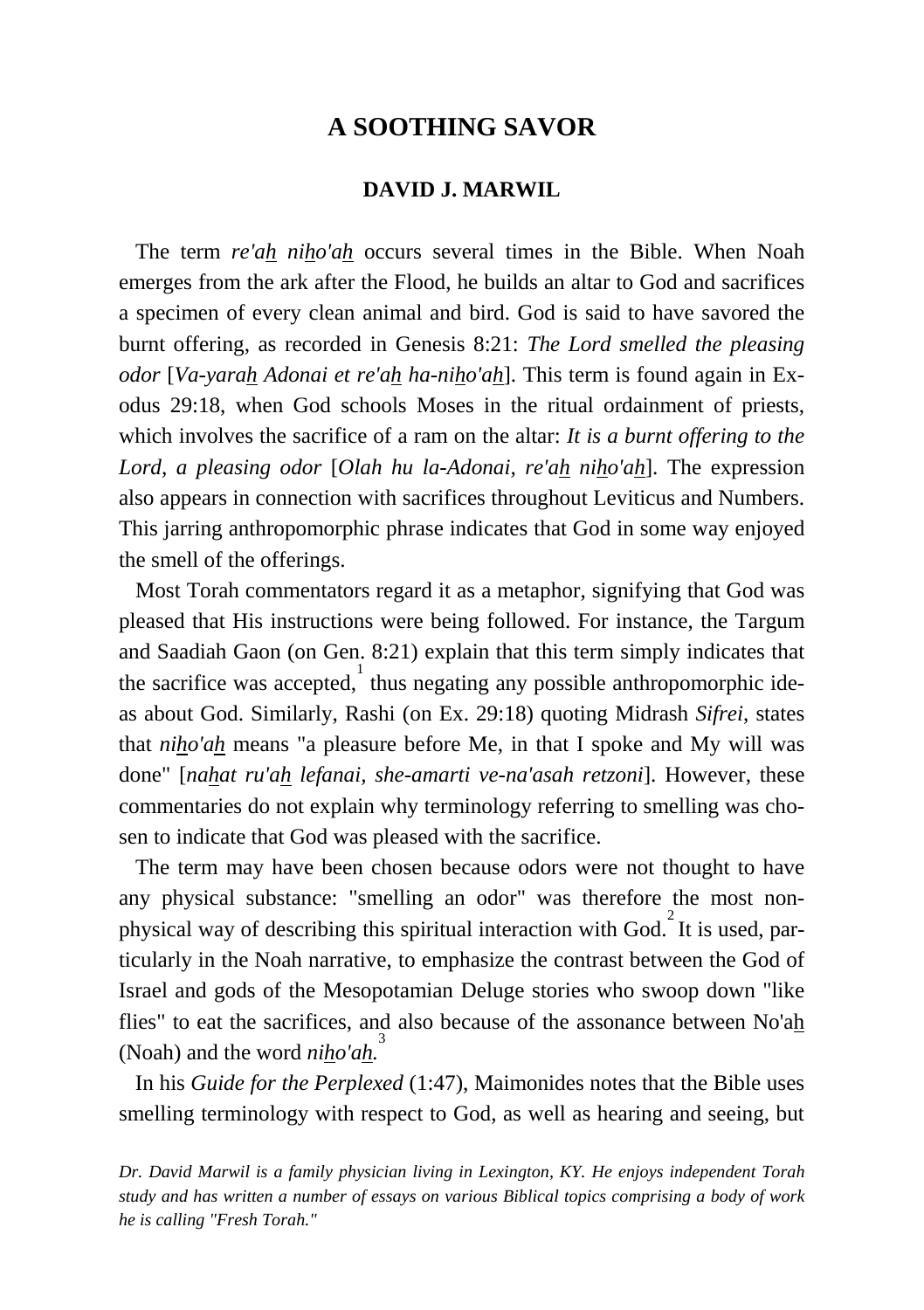not tasting or touching. He explains that while the Almighty does not employ any of these senses, the Bible uses only those anthropomorphic terms in relation to God that do not imply direct physical contact (smell, sight, hearing), and avoids touch and taste, which "people immediately recognize as deficiencies."

 However, the Talmud takes this terminology further, understanding "smell" in a less figurative way. The Mishnah (TB *Zevahim* 46b) explains that sacrifices must be brought to God for both their appeasing quality [*le-shem niho'ah*] and their fragrance [*le-shem re'ah*]. Not only does the sacrifice appease God, because we are doing His will, but also because it literally emits a fragrance. R. Yehudah explains in the name of Rav that this is why the animal cannot be first roasted on a spit and then burned on the altar. The fragrance is emitted only during the roasting process, so it must be burned on the altar from the outset. It is crucial that the smell of the burning sacrifice be emitted when it is on the altar. Furthermore, the Talmud (TB *Berakhot* 43b) describes pleasant odors as a thing that the soul (*neshamah*) enjoys, but not the physical body. There is thus an implication that God derives some spiritual pleasure from the smell of the sacrifice. According to this approach, what is it that God experiences when He takes in its fragrance?

 To answer that question, let us first explore the meaning of the words *re'ah* and *niho'ah*. The word *re'ah* means scent, odor, or savor. It is related to the word *ru'ah* denoting breath, wind, or spirit. Both words are used in connection with God, *re'ah* to describe God enjoying the sacrifices offered, and *ru'ah* as in the phrase *a wind from God* [*ru'ah Elohim*] in the Creation story (Gen.1:2). Metaphorically speaking, *re'ah* is something God breathes in and *ru'ah* something He breathes out. Taking this a step further, *ru'ah* is something God emanates, as in the term *ru'ah Elohim* signifying divine inspiration (Gen. 41:38, Ex. 31:3, Num. 24:2, etc.); while *re'ah* is something God absorbs. The Torah anthropomorphizes God as possessing a sense of smell, but I think it should be understood as a metaphor for some kind of actual divine experience. Through sacrifice, there is a mutual give-and-take between God and man, savor (*re'ah)* from man in exchange for inspiration (*ru'ah*) from God.

 A better understanding of what actually happens during a sacrifice may be gained from understanding the basic element of the classic animal sacrifices.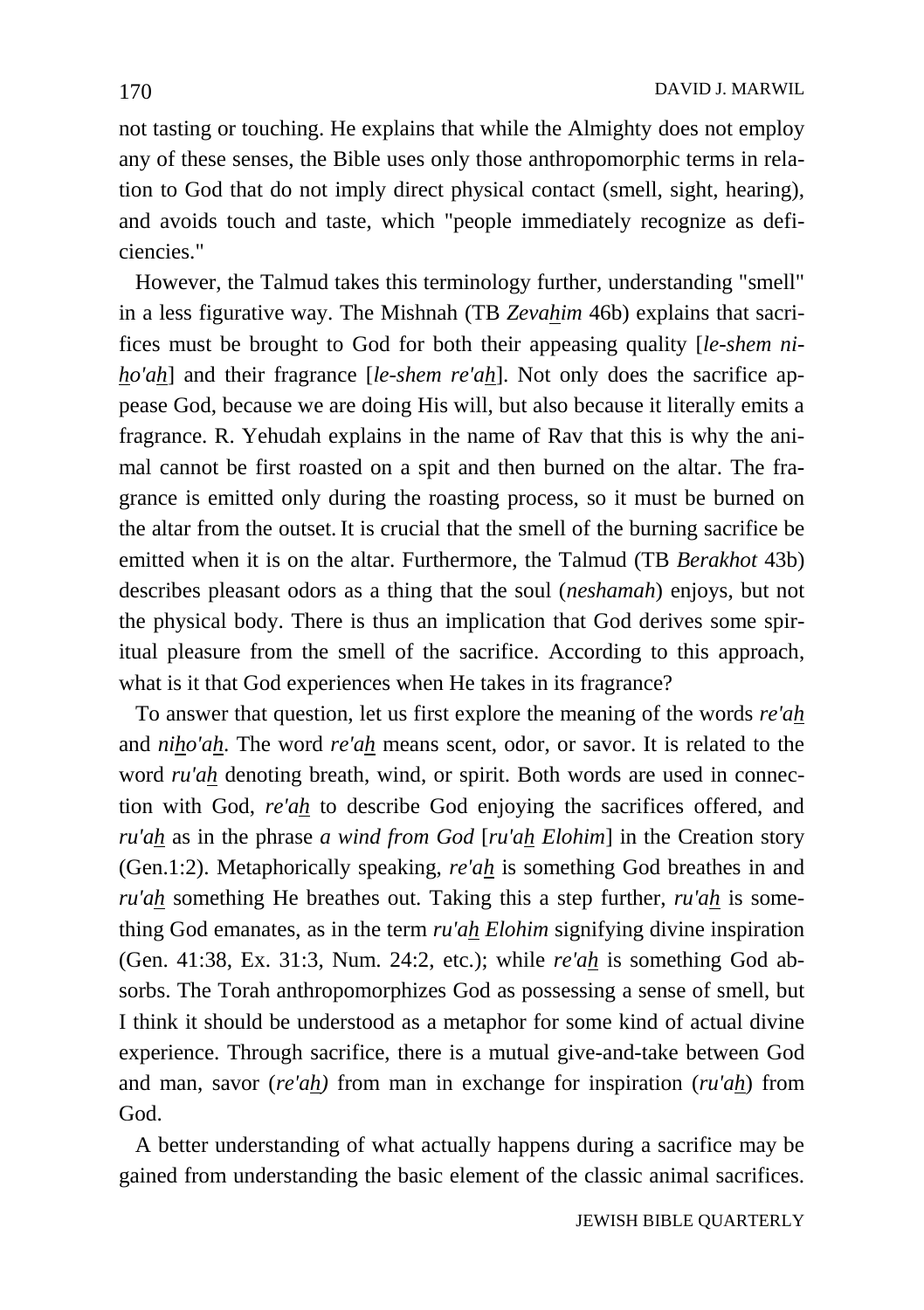In every instance, the blood was offered with or without the flesh, as the Torah states: *You shall offer your burnt offerings, both the flesh and the blood, on the altar of the Lord your God. The blood of your other sacrifices shall be poured out on the altar of the Lord your God, and you shall eat the flesh*  (Deut. 12:27).

 Blood plays an integral role throughout the Torah. It is used for sacrifice, for purification, and as a protection (e.g., from the tenth plague). There is in all of these a link to the Divine, and, as such, it is reserved only for these occasions. Blood is for spiritual uses, not for mundane human needs. The eating of blood is proscribed because the "life" is in the blood (Num. 12:23) and it is too sacred for human consumption. The Hebrew word used here for "life" is *nefesh*, generally translated as the soul or the life force. The word first appears in the Creation story (Gen. 1:20), in the phrase *nefesh hayyah* ("living creature"); later, it is used to describe how man became *a living being* when God *blew into his nostrils the breath of life* (Gen. 2:7). The life force is thus connected both to blood and to the breath that enters through the nose. When the blood of a sacrifice is brought to the altar, the life force (*nefesh*) of the sacrificed animal is returned to God. This same concept lies behind the smell of the sacrifice going up to God, which represents the spiritual element of the animal being sent to Him.

 Animal sacrifices were not the only ones that gave out a soothing savor. For example, the grain offering (*minhah*) had nothing to do with blood, yet it was pleasing to God, as stated in Leviticus 2:2: *The priest shall scoop out of it a handful of its choice flour and oil, as well as all of its frankincense; and this token portion he shall turn into smoke on the altar, as an offering by fire, of pleasing odor to the Lord.* Assuming that it is the *nefesh* which produces a *re'ah niho'ah* and that the *nefesh* is in the blood, how can a *minhah* offering produce a *re'ah niho'ah* if there is no blood involved? The answer lies in the individual who brings the offering. In TB *Menahot* 104b, R. Yitzhak notes that one who brings an animal sacrifice (*korban*) is referred to as an *adam* (Lev. 1:2)*,*but the person who brings a grain offering (*minhah*) is called a *nefesh* (Lev. 2:1)*.* This is because one who brought a grain offering was often a poor man: since he could not afford to pay for an animal, he substituted his own *nefesh* for that in the animal's blood. The Talmud concludes: "When poor folk bring an offering, however meager, God credits them as if they had